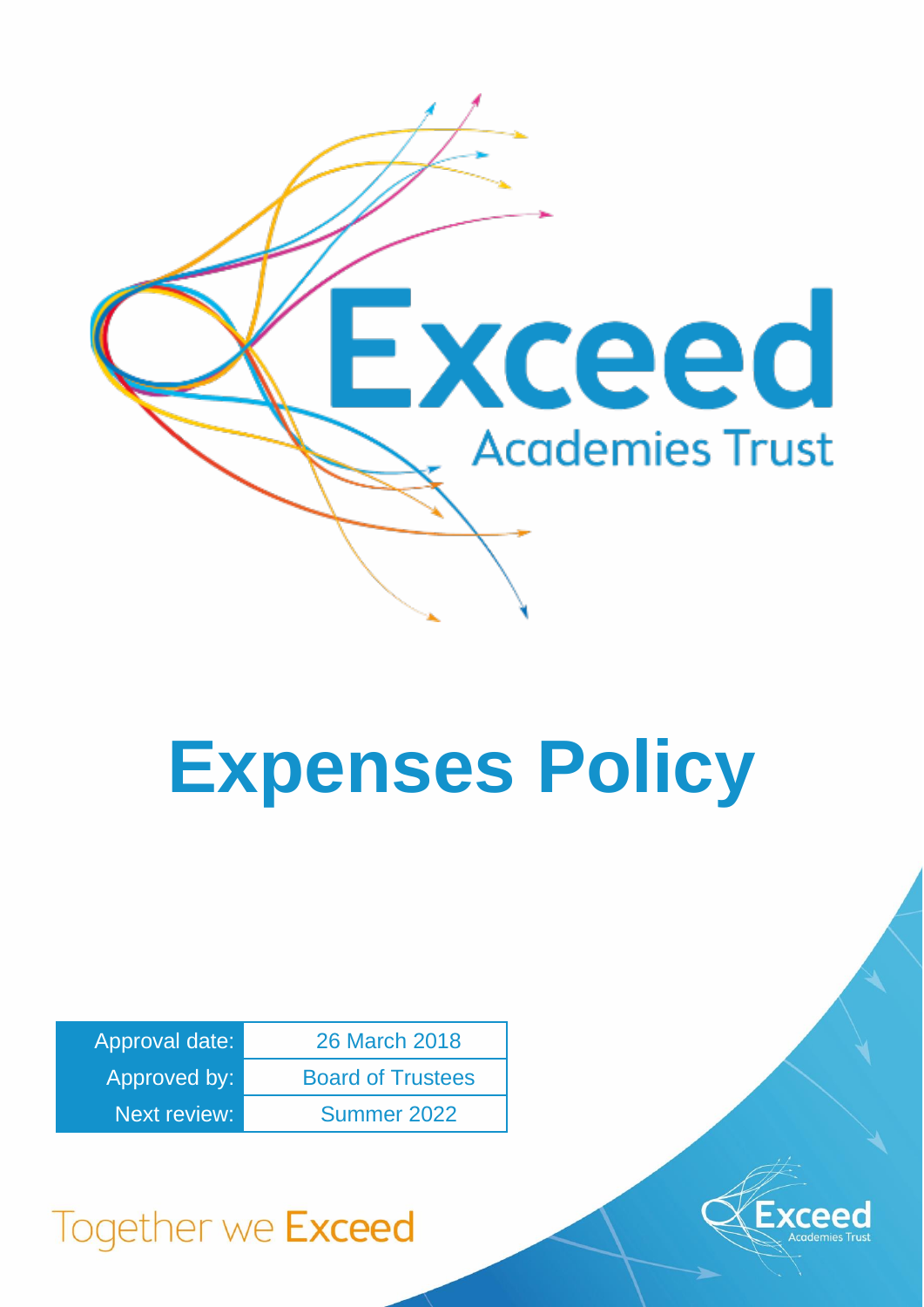### **Contents**

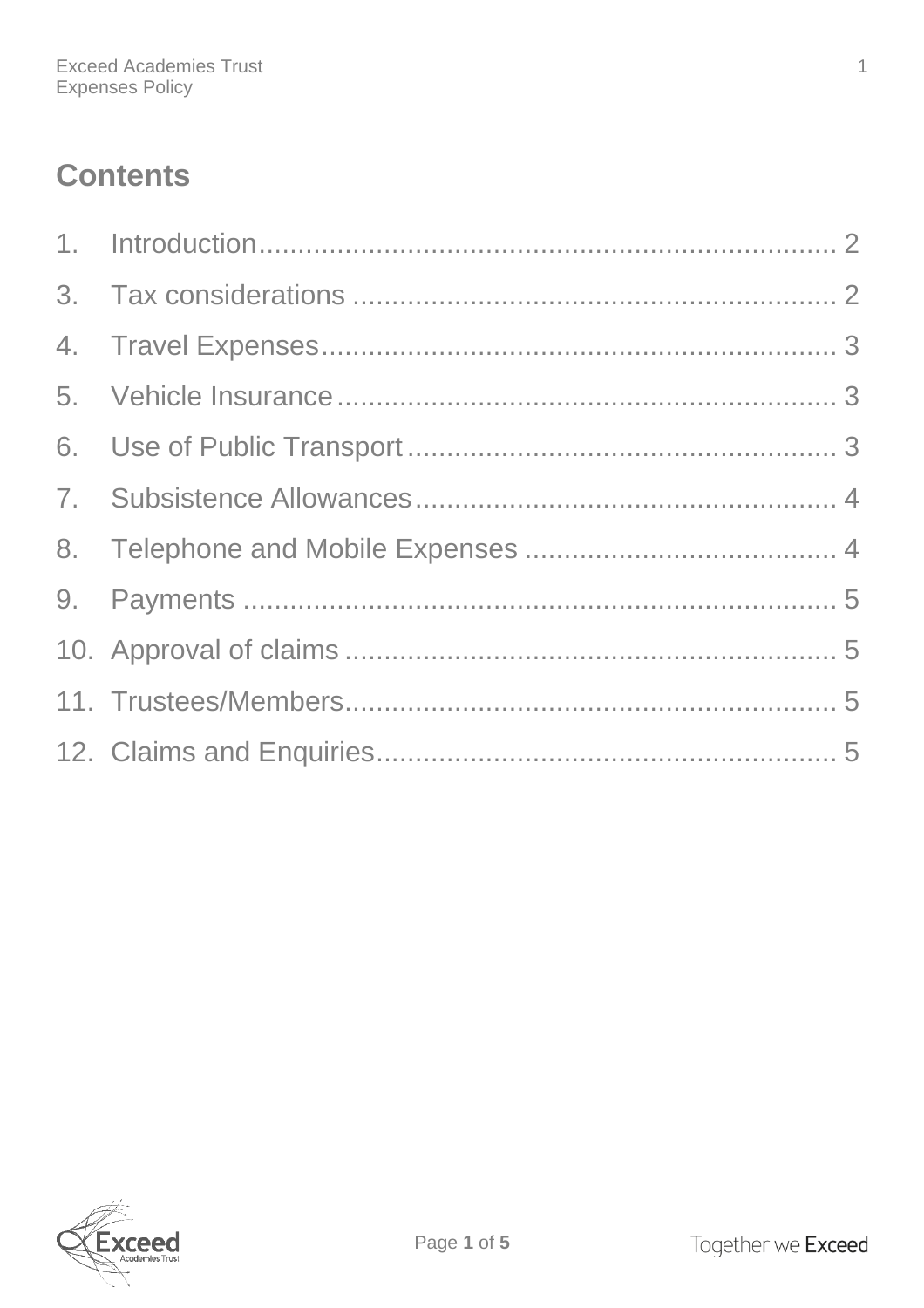#### <span id="page-2-0"></span>**1. Introduction**

- 1.1 Staff may claim reimbursement for reasonable expenses incurred wholly, necessarily and exclusively in the course of Trust business. These may arise from attending meetings, training or conferences, or purchases made on the school's behalf. Any purchase made on behalf of the Trust must be approved by the budget holder, prior to purchase.
- 1.2 It is essential that Inland Revenue regulations are met and therefore this policy must be adhered to when making an expenses claim.

#### **2. Claiming Expenses**

- 2.1 Payments for the personal expenditure of staff must be made using a Staff Expenses Claim Form.
- 2.2 The purchase of classroom equipment and items must be completed using the purchase ordering system and paid for directly by the school. A Staff Expenses Claim Form may not be used for reclaiming the cost of such purchases.
- 2.3 Wherever possible, travel and hotel accommodation should be booked in advance using the usual procurement processes of the Trust. Where this is not possible, staff should make reasonable efforts to get the best value when purchasing items, food or travel tickets.
- 2.4 Supporting documents required as evidence, such as receipts and bills, must be attached to the Staff Expenses Claim Form.
- 2.5 Only cash expenditure will be reimbursed unless there are exceptional circumstances, in which the employee will be asked to make a declaration they have not personally benefitted from any loyalty schemes or rewards provided by the card provider.
- 2.6 A copy of a completed claim will be recorded and stored. The original, with any supporting documents, will be sent to the Finance Office for payment.
- 2.7 The submission of false claims will be treated as a serious matter and may lead to disciplinary action.

#### <span id="page-2-1"></span>**3. Tax considerations**

- 3.1 Claims adhering to the procedures in this Policy will be paid without the deduction of income tax. However, it is the claimant's responsibility to ensure payment for any due tax is made.
- 3.2 Other expenses will be paid via payroll. These will be treated as benefits-in-kind and taxed accordingly.

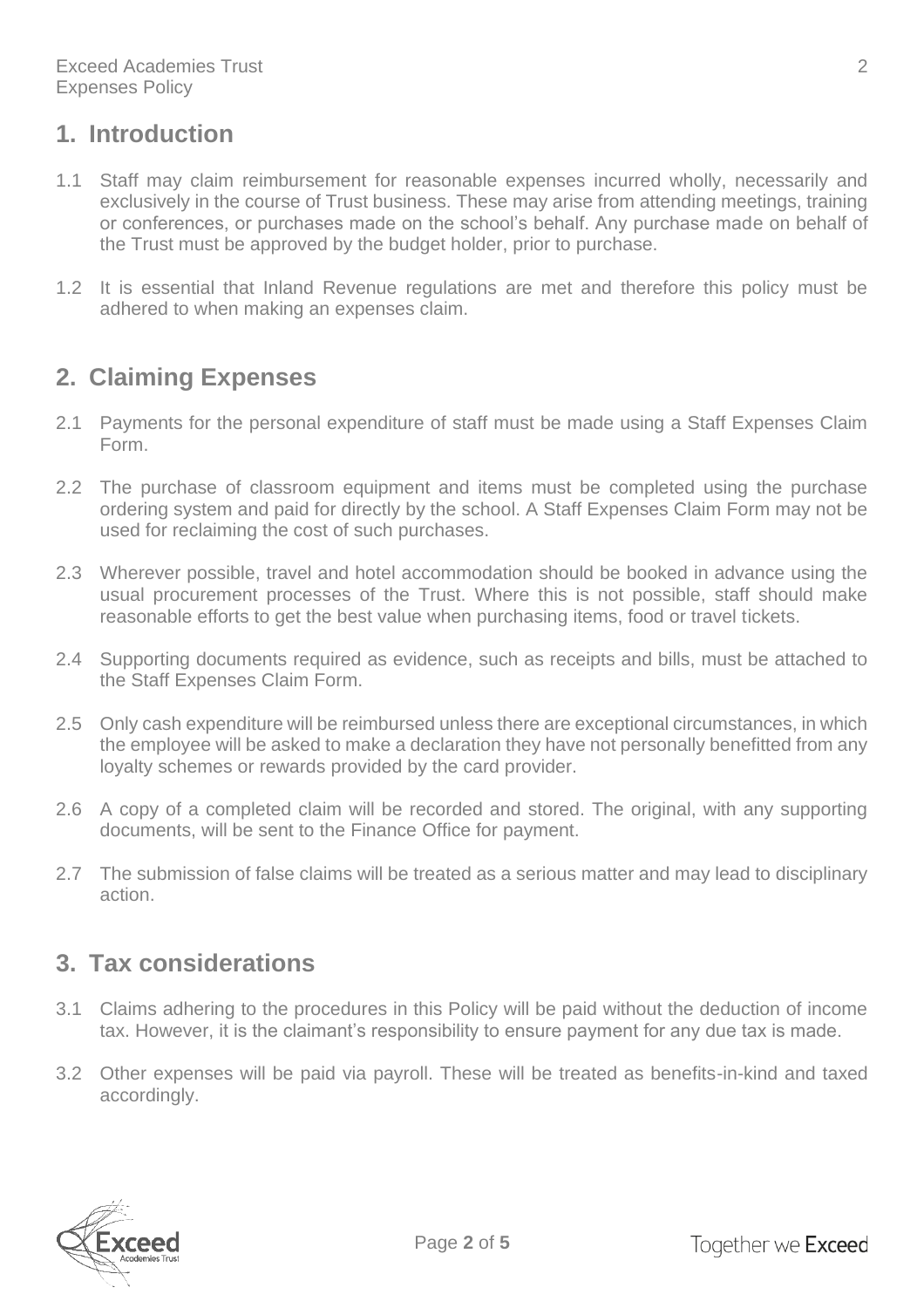#### <span id="page-3-0"></span>**4. Travel Expenses**

- 4.1 Payment for mileage will be paid at the HMRC recognised rate, which is currently 45p per mile for the first 10,000 miles and 25p for each mile thereafter. The rate is paid irrespective of the fuel type or capacity of the car.
- 4.2 Staff are encouraged to car pool, where possible.
- 4.3 Mileage claims must have attached a VAT receipt for fuel used. The claimant is responsible for attaching the receipt and the line manager is responsible for checking the receipt is valid prior to payment.
- 4.4 An appropriate receipt **must**:
	- 4.4.1 Be dated before the date of the journey claimed for.
	- 4.4.2 Show the amount of fuel purchased in litres.
	- 4.4.3 Show the name of the fuel supplier and their VAT registration number.
- 4.5 If a member of staff starts/ends their journey at their home, and the distance travelled is less than the distance that would have been travelled had they started/ended at their usual place of work, the lesser distance will be paid.
- 4.6 The date of, reason for, starting point and destination of the journey should all be shown on the Staff Expenses Claim Form.
- 4.7 Claims submitted over a month after the expense incurred may not be paid.
- 4.8 Parking or speeding fines will **never** be reimbursed.

#### <span id="page-3-1"></span>**5. Vehicle Insurance**

- 5.1 The Trust does not provide car insurance for staff using their own vehicles. Staff members are responsible for ensuring they are appropriately insured prior to travel. This means the employee should have business use insurance on their policy.
- 5.2 No staff member can reclaim mileage without completing a "Driving for Work (Own Vehicle) Policy" declaration which will be the responsibility of the individual schools to review each year.

#### <span id="page-3-2"></span>**6. Use of Public Transport**

- 6.1 The use of public transport for eligible journeys will be reimbursed upon receipt, provided the expenses are reasonable.
- 6.2 Staff should always use the most economical class of travel.



.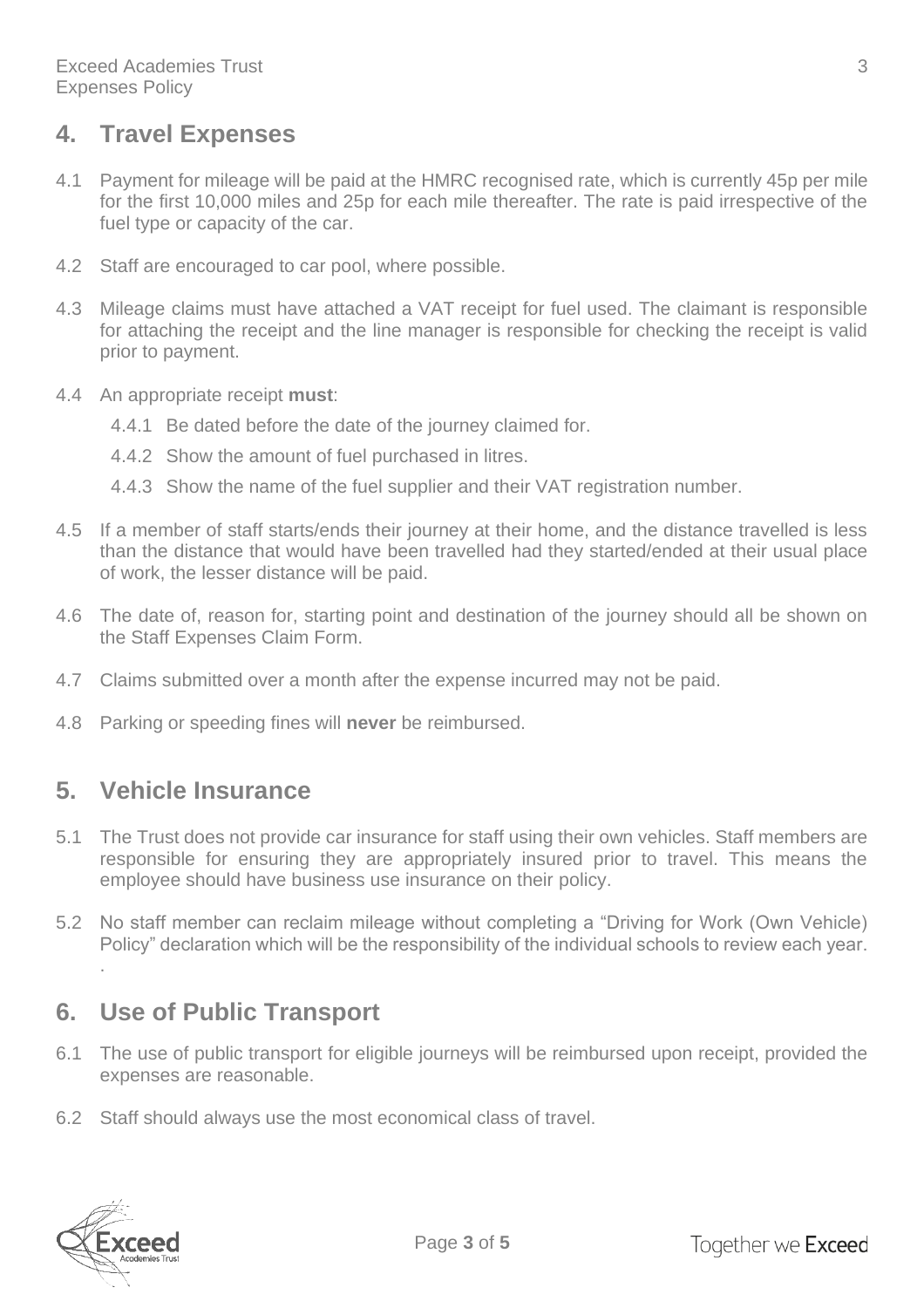- 6.3 Consideration will be given to the distance involved and the duties expected of the individual upon arrival. First Class travel may be allowed, in exceptional circumstances. Bookings will be made for the least expensive option after due consideration of mitigating expenditure for meals, car parking, and public transport.
- 6.4 If an employee choses to travel First Class, they may do so, providing they personally incur the cost of the difference between the price of a First Class and Standard Class ticket. Documentation should be retained to evidence this.
- 6.5 The Trust will not pay for the travel of any accompanying person, unless their attendance is required as a representative of the Trust or the staff member requires assistance by means of reasonable adjustments.

#### <span id="page-4-0"></span>**7. Subsistence Allowances**

- 7.1 Subsistence allowances may be claimed for meals purchased by staff required to work away from home and the member of staff is unable to provide their own lunch.
- 7.2 Daily Subsistence Rates
	- 7.2.1 Breakfast £5
	- 7.2.2 Lunch £7.50
	- 7.2.3 Dinner £20 ( London £25)
- 7.3 VAT receipts must be retained for all expenditure incurred.
- 7.4 No reimbursement will be made for any claim of alcoholic beverages.
- 7.5 Overnight Subsistence Rates
	- 7.5.1 It is expected that all overnight accommodation will be booked and paid for by the Trust in advance of the event, except in exceptional circumstances.
	- 7.5.2 Only the cost of accommodation required for business purposes will be reimbursed by the Trust. It will not meet the cost of additional parties or accommodation provided to a spouse or other family members.
	- 7.5.3 Where possible, a budget hotel chain (Premier Inn, Travelodge or equivalent) should be used.

#### <span id="page-4-1"></span>**8. Telephone and Mobile Expenses**

- 8.1 Business calls made from a home telephone may be reimbursed subject to provision of an itemised telephone bill and their inclusion on the Staff Expenses Claim Form.
- 8.2 Calls from personal mobile phones made for business purposes may be reimbursed subject to provision of evidence of the calls attached to the Staff Expenses Claim Form.